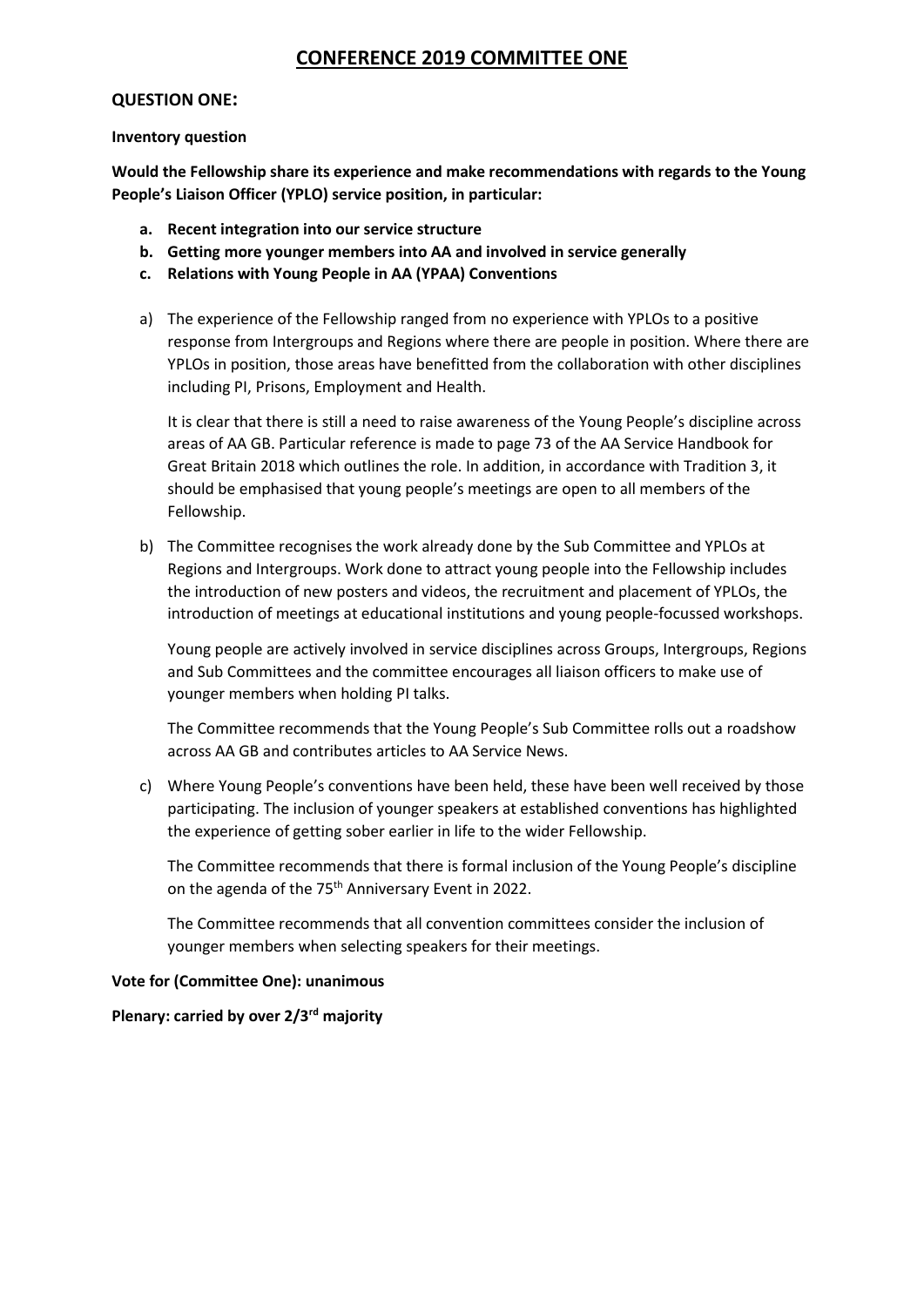#### **QUESTION TWO:**

## **Would the Fellowship consider reverting back to the name General Service Representative as intended by Bill W. and as described in the Concepts?**

Following feedback from the Fellowship, the Committee compared the US and AA GB service structure as part of the discussion and found that the term 'Group Service Representative' (GSR) is more descriptive of the AA GB 'inverted triangle' structure where final authority lies with the Groups.

As such, the Committee recommends that the term 'Group Service Representative' be retained.

The Committee would like to emphasise that the GSR is the vital link between the Group and the wider Fellowship as advised in the newly-approved pamphlet 'Now that I'm a GSR'.

#### **Vote for (Committee One): unanimous**

**Plenary: carried by over 2/3rd majority**

**Committee One chair 2020: Geoff C (Eastern Region)**

**Committee One secretary 2020: Shirley S (South East Region)**

# **CONFERENCE 2019 COMMITTEE TWO**

#### **QUESTION ONE:**

# **Would the Fellowship review our current 'public image' as portrayed by our literature, with respect to our primary purpose, and identify any areas for improvement and make recommendations?**

The Fellowship has identified the following issues concerning our current 'public image' with respect to our primary purpose as portrayed by our literature:

- a. our image lacks consistency / cohesion
- b. a perceived negative image of an alcoholic
- c. insufficient focus on the diversity and geographical location of our target audience
- d. much of our written message is too 'wordy'
- e. website navigation difficulties

The Committee also found that it is difficult to have a clear view of how the public and the professional community perceive the image of Alcoholics Anonymous.

The recommendation of Committee Two is therefore as follows:

- a. that the GSB should undertake a project to establish a better understanding of how our Fellowship is perceived by both the general public and the professional community
- b. that professional advice is sought to bring our literature and other communications materials in line with the following objectives:
	- i) clear, cohesive and attractive visual identity
	- ii) to enhance the positive image and benefits of Alcoholics Anonymous as a free resource (mutual help and recovery)
	- iii) to support the efforts of AA's public information service disciplines to connect with the professional community and the public at large
	- iv) to consider the appropriate presence of AA in all forms of digital media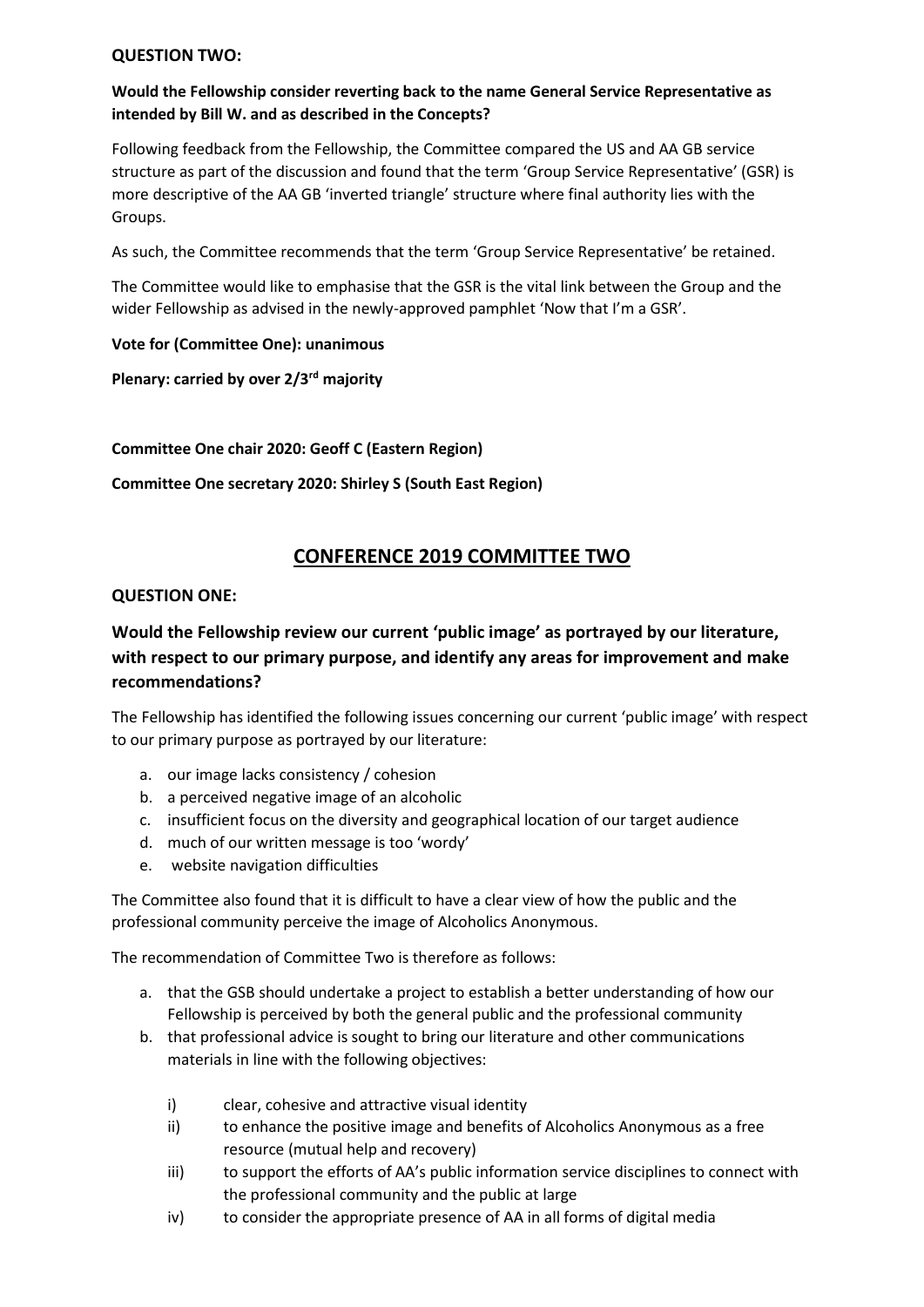v) to ensure that our literature and other communications materials are suitable for use in Continental European Region e.g. telephone helpline number and website information

## **Vote for (Committee Two): unanimous**

**Plenary: carried by over 2/3rd majority**

## **QUESTION TWO:**

**Would the Fellowship review the AA GB pamphlet 'Now that you've stopped: 15 points' against our Twelve Step recovery programme and, if any inconsistencies are found, consider revising or withdrawing it from publication?**

The Fellowship reviewed the AA GB pamphlet "Now that you've stopped - 15 points" against our 12 Step recovery programme and in line with the background information.

The Committee agreed that some points in the existing pamphlet have been found to be very useful to newcomers and therefore it should not be withdrawn. However, there are inconsistencies and we suggest the Literature Sub Committee revise the pamphlet whilst considering the following points:

- a. The focus of the pamphlet is for the newcomer. Its purpose is to share some coping methods for staying away from the first drink in early recovery
- b. Any revision should ensure that the message is consistent with the principles of our recovery programme as set out in the Big Book "Alcoholics Anonymous"

Based on the responses from the Fellowship, the Committee recommends that the pamphlet be revised to emphasise our Three Legacies of Recovery, Unity and Service.

**Vote for (Committee Two): unanimous**

**Plenary: carried by over 2/3rd majority**

## **Elections for Conference 2020**

**Chair: Johnny J. (South Midlands Region)**

**Secretary: Carina H. (Central European Region)**

# **CONFERENCE 2019 COMMITTEE THREE**

#### **QUESTION ONE:**

## **Will the Fellowship discuss the use of digital voting equipment during Conference?**

The Committee discussed the merits and issues of introducing digital voting equipment and shared feedback from the respective areas. Feedback from regions was varied and was based on the background information provided.

The Committee further discussed the question and noted the following points:

- a. Concern whether the background information had been sufficiently researched, specifically in relation to:
	- i) the indicative figure of £2,000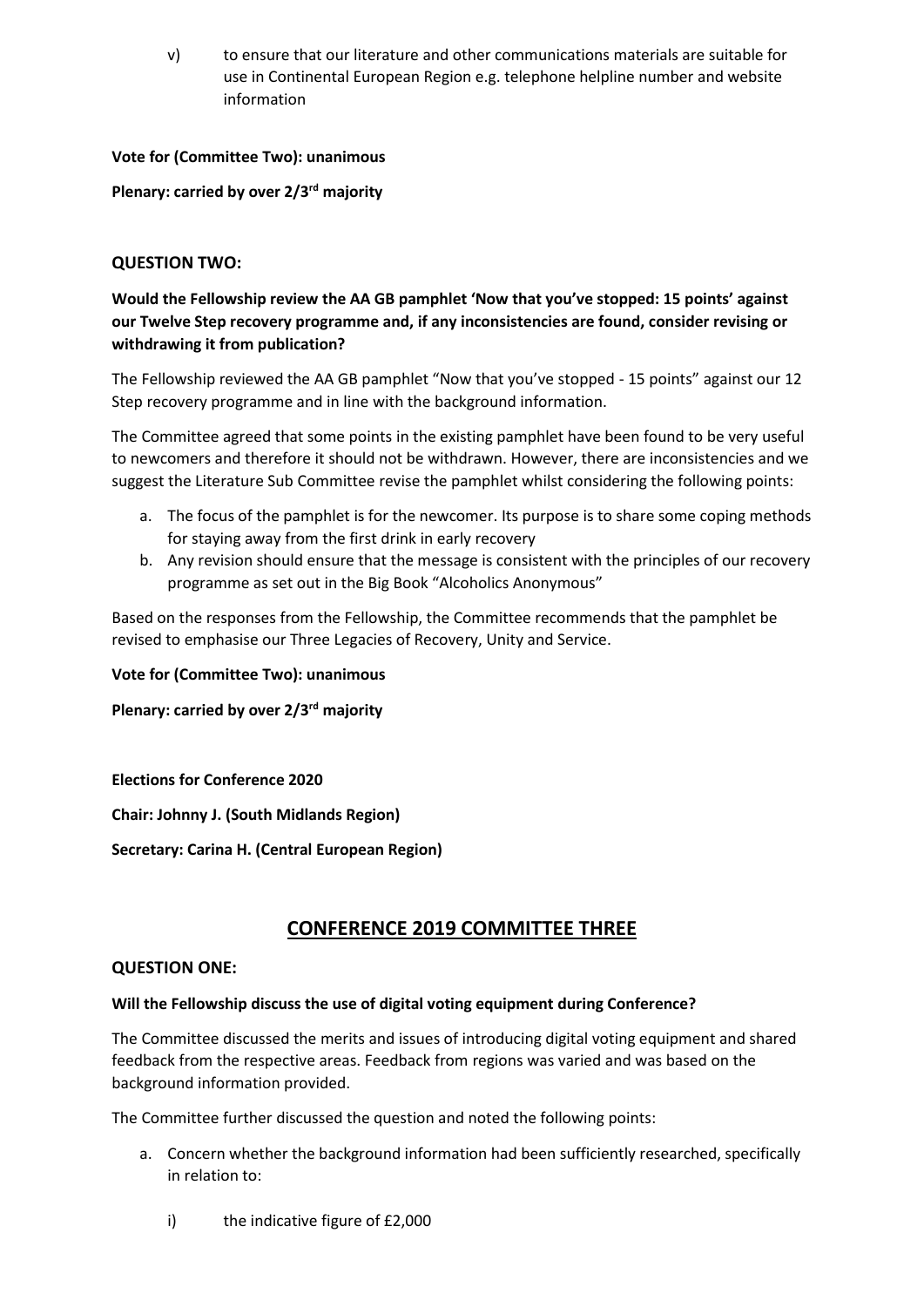- ii) whether manual voting is time consuming in relation to digital voting
- b. Expense funds being spent on activities other than primary purpose work
- c. Whether equipment would be rented or purchased
- d. Which voting mechanisms (voting buttons / phone apps) we would use
- e. Digital solution better protects the anonymity of voters
- f. Moving to a digital solution would mean 'loss of Fellowship' through teller service positions being removed.

#### **The committee agreed the response by**

**15 for / 0 against / 1 abstention**

**Plenary: carried by over 2/3rd majority**

## **QUESTION TWO:**

## **Would the Fellowship share its experience and make recommendations as to updating existing literature in order to raise further awareness for internet safety and security when using social media, apps and other forms of electronic communications?**

The experience of the Fellowship is that members' anonymity and security have been breached through use of social media. Social media is not secure, and information is trackable.

For example – an individual's location can be identified through the 'location services' function available through mobile devices; administrative rights on group chat functions means information can be exported; anonymity can be breached through photos being published on social media platforms; algorithms can track personal information which, once posted on social media, and even if subsequently deleted, may be accessible.

Experience is that, due to rapid development of the internet and technology supporting social media, perhaps existing literature doesn't reflect the current risks.

The existing 'Hints & Suggestions on Internet Safety' card remains relevant, but feedback is that it's not a well-known piece of literature. We recommend that it be:

- a. Regularly reviewed and updated in line with developments on internet and new social media channels
- b. Sent out to all groups with AA Service News.

The Committee recommends that:

- a. When reviewing all existing literature and online content, the emerging risks in the use of social media are highlighted
- b. Conference requests the General Service Board (GSB) distribute the USA AA 'Anonymity in the Digital Age' table card to all groups in the first instance to raise awareness and subsequently make it available to groups through the online shop
- c. On the new website we introduce information on using the internet and social media safely
- d. All groups to use existing literature on the use of social media to provide guidance and highlight dangers of social media in meetings.

## **Vote for (Committee Three): unanimous**

#### **Plenary: carried by over 2/3rd majority**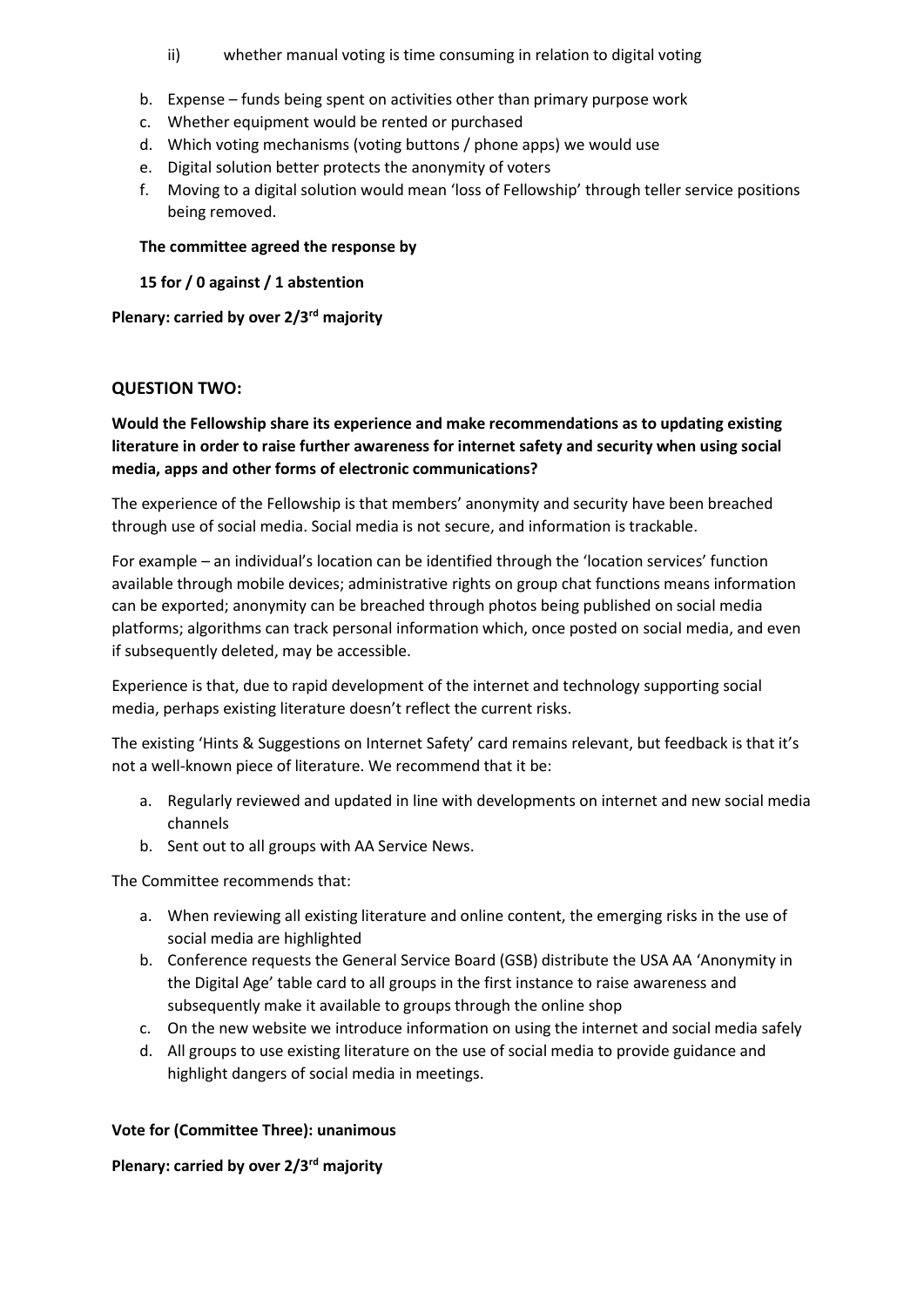## **QUESTION THREE:**

## **Would the Fellowship consider having a Young People's National Convention?**

The Committee considered the feedback from the Fellowship. While there was minority support for a Young People's National Convention, the majority of feedback was opposed to it.

The feedback highlighted concerns about the legacy of unity; that AA should be inclusive.

Our structure already allows for Young People's conventions at intergroup and region level. As a Fellowship, we should encourage and support all members to grow within the existing service structure. This could lead to a natural evolution over time where the Fellowship may introduce a Young People's National Convention.

## **The committee agreed the response by**

**13 for / 0 against / 3 abstentions Plenary: carried by over 2/3rd majority**

**Elections for Conference 2020 Chair: Allan M. (East of Scotland Region) Secretary: Kathryn C. (North East Region)**

# **CONFERENCE 2019 COMMITTEE FOUR**

## **QUESTION ONE:**

# **Would the Fellowship consider and make recommendations on the common practice at Intergroup, Region and other service committee meetings to collect Tradition 7 contributions and how it affects the 'power of the purse'?**

This question provoked lively discussion within the Fellowship.

The Committee reports that the practice of Tradition 7 within regions, intergroups and other service committee meetings is common in some parts of the country but not universal.

The Committee finds that the practice is unnecessary for such meetings are not AA groups. However, they may practice Tradition Seven in accordance with their conscience. If Tradition Seven is practiced, it is recommended that the funds collected be passed through the service structure.

The Committee recognises that the power of the purse (Concept V11) is a valuable mechanism of last resort in the event of a dispute, but that the Tradition Seven funds collected at these meetings are typically insufficient to undermine this power.

## **Vote for (Committee Four): unanimous**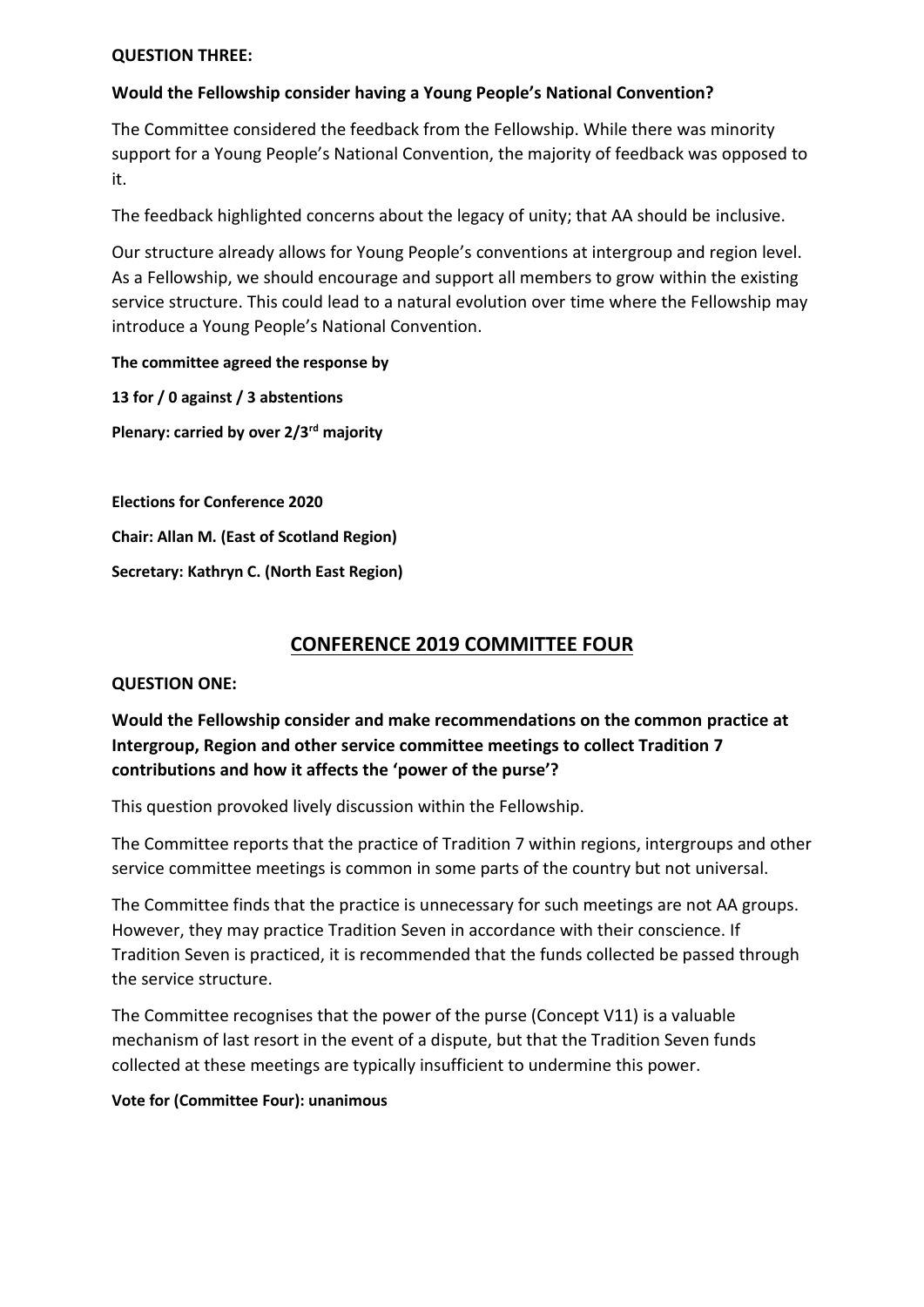## **QUESTION TWO:**

**Would the Fellowship:**

- **a. Share experience on how our Twelve Concepts for Service are currently being practiced at the group, intergroup and region levels**
- **b. Provide useful examples of the Concepts as applied in practice at the group**
- **c. Recommend ways to further apply the Concepts throughout our Fellowship**
- a. The Committee reported the following experience of the practice of the Twelve Concepts for Service at group, intergroup, and region levels, amongst other examples:
	- i) Knowledge of the Concepts within the Fellowship was generally limited, with some exceptions.
	- ii) The principles contained within the Concepts are widely observed in practice at group level and throughout the structure, without the Concepts in question being referred to explicitly.
- b. The Committee reported the following examples, amongst others, of the Concepts as applied in practice at group level:

Concept I: the democratic principle reflected at groups and throughout the Fellowship

Concept III: trusting our group members to fulfil their service responsibilities

Concept IV: right of participation – actively enabling equal contribution by all members

Concept X: authority and responsibility going hand in hand – the right to participate in decision-making is conferred by doing service

Concept XI: rotation of officers is commonly observed

Concept XII: discussion, vote, and wherever possible, substantial unanimity – no major decisions to be reached by simple majority.

- c. The Committee found that, given limited awareness of the Concepts, further application requires improved knowledge, through the following means, amongst others:
	- i) Encouraging use of existing literature, particularly the Twelve Concepts Checklist, The Twelve Concepts for Service in Great Britain Illustrated, and Section 6 of the AA Structure Handbook for Great Britain.
	- ii) Coverage in Share, Roundabout, AA Service News, and at conventions
	- iii) Active sponsorship into awareness and use of the Concepts as service tools
	- iv) The option of the three scrolls (Steps, Traditions and Concepts) as a single purchase
	- v) GSB reviewing the possibility of producing an animated video on the Twelve Concepts for the AA GB website.

The Committee also recommends the following ways of further applying the Concepts throughout our Fellowship:

i. When decisions are made, consider how the Twelve Concepts apply to the decision in question using the available literature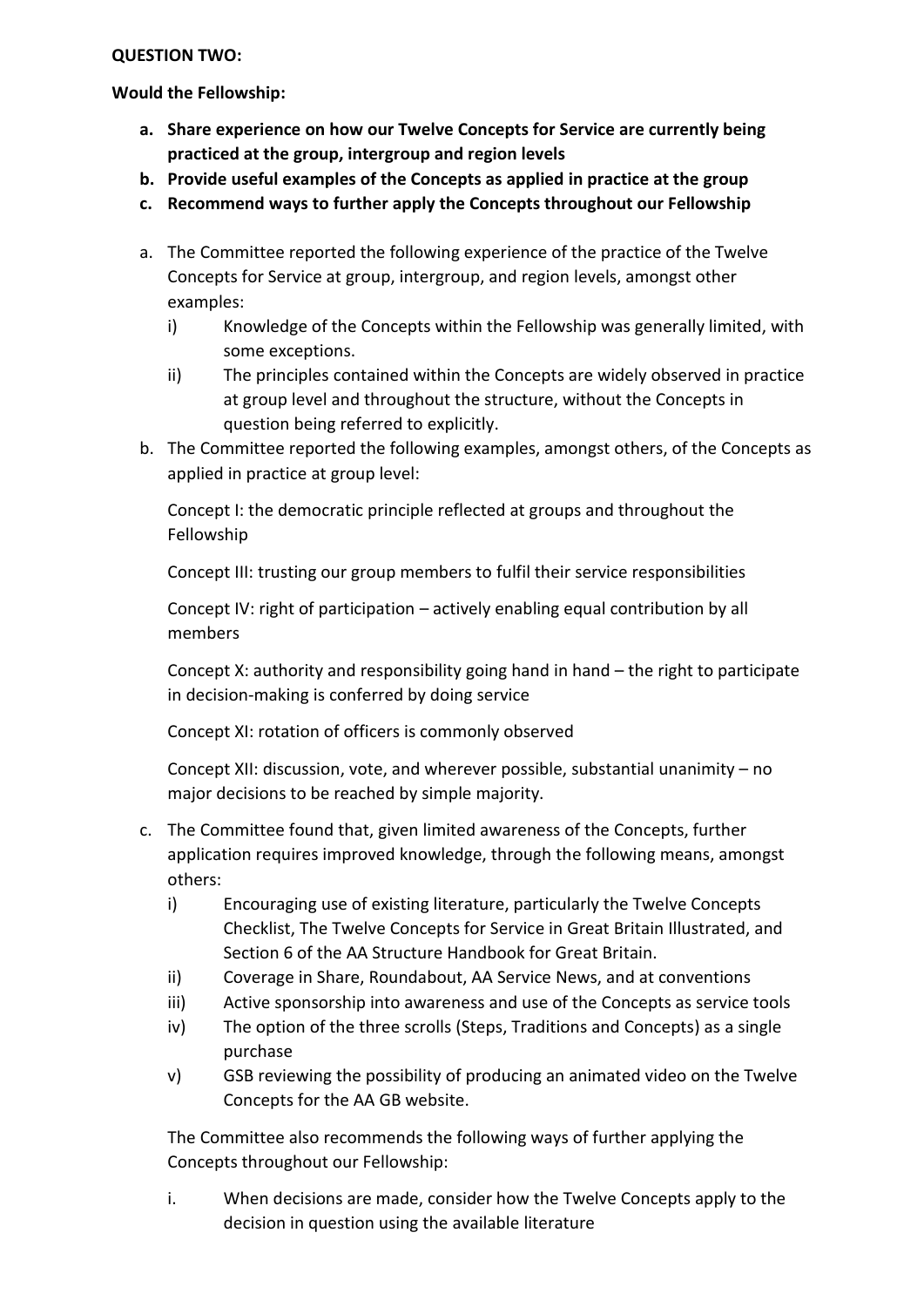- ii. Reference the Concepts in discussions and cite them in minutes
- iii. Cite the Concepts in new and revised literature

**Vote for (Committee Four): unanimous**

**Plenary: carried by over 2/3rd majority**

**Elections for Conference 2020**

**Chair: Ranald Mac (Highlands & Islands Region)**

**Secretary: Tim M (London Region North)**

# **CONFERENCE 2019 COMMITTEE FIVE**

# **QUESTION ONE:**

# **Would the Fellowship discuss the feasibility of publishing a special edition of the Big Book with the original text but with British members' stories at the back?**

After a lengthy discussion the Committee concluded that it was feasible but not desirable.

A strong feeling amongst the Committee was that the question was limited in its scope by the word feasibility, when the majority of group responses were concerned with the desirability of a special edition.

The Committee's response was a majority against the proposal.

Some of the reasons given were:

- a. Cost implications
- b. The definition of British was unclear as we live in a multicultural and multinational society
- c. Who chooses which stories are included?
- d. Dilution of AA's primary message

Minority view: a special edition of the Big Book with British stories is desirable

**Vote for (Committee Five): unanimous**

**Plenary: carried by over 2/3rd majority**

# **QUESTION TWO:**

# **Would the Fellowship consider making the AA Meeting Finder available in app form?**

The Committee considered making the meeting finder available in app form and whilst there was initial overwhelming support fed back from the Fellowship for the proposal, after further discussion the following views emerged:

40% in favour. Some of the reasons given but not limited to the following are:

- a. Answering a request from the Fellowship
- b. Available offline
- c. Attracting young people into recovery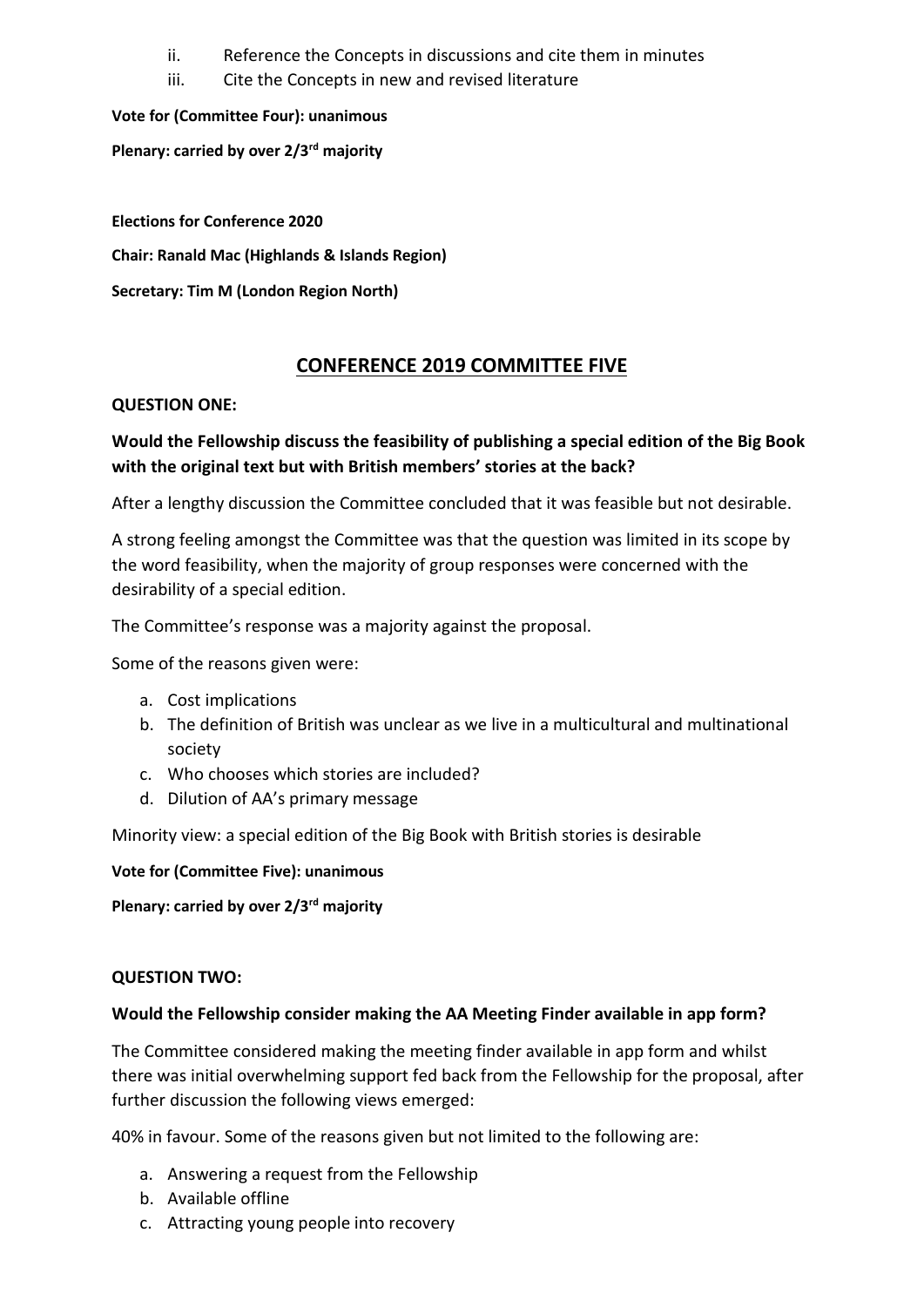- d. It would be Conference approved
- e. It would adhere to Tradition 5

40% were against. Some of the reasons given but not limited to the following are:

- a. Duplication of the current meeting finder therefore it is not needed
- b. Minimal requirement for offline use
- c. Unknown build and running costs
- d. Affiliation to outside organisations eg Google Play and Apple Store may contravene Tradition 6
- e. Requires additional regular updates to meetings list
- f. Possible demise of the hard copy of the Where to Find in some Regions.

# 20% were undecided.

Recommendation: after lengthy discussion the Committee recommends that the Electronic Communications Sub Committee review making the AA Meeting Finder available offline in app form and explore the financial implications, reporting back to Conference 2020.

## **Vote for (Committee Five): unanimous**

**Plenary: carried by over 2/3rd majority**

## **QUESTION THREE:**

**In order to help AA carry the message to the greatest number of Fellowship members, would Conference consider extending the remit of ECSC to allow the use of external links enabling those in service to download items such as the new Conference-approved videos?**

The Committee voiced its concern that the use of the acronym ECSC (Electronic Communications Sub Committee) without further explanation caused confusion to the Fellowship.

The Committee recommends extending the remit to the Electronic Communications Sub Committee to allow the download of recently approved media files.

The Committee recommends the Electronic Communications Sub Committee is permitted to seek Board approval for other appropriate external links provided clear disclaimers and warnings that the user is leaving the AA website are displayed.

The Committee noted that this changes the previous Conference decision of 2013 (reference background material).

Minority view: The Electronic Communications Sub Committee should assess reputational risk and trust that they would use this delegation of power appropriately.

# **Vote (Committee five): substantial majority in favour**

**Plenary: carried by over 2/3rd majority**

**Elections for Conference 2020 Chair: Zelma K (Wales & Borders Region) Secretary: Dena A (Continental European Region)**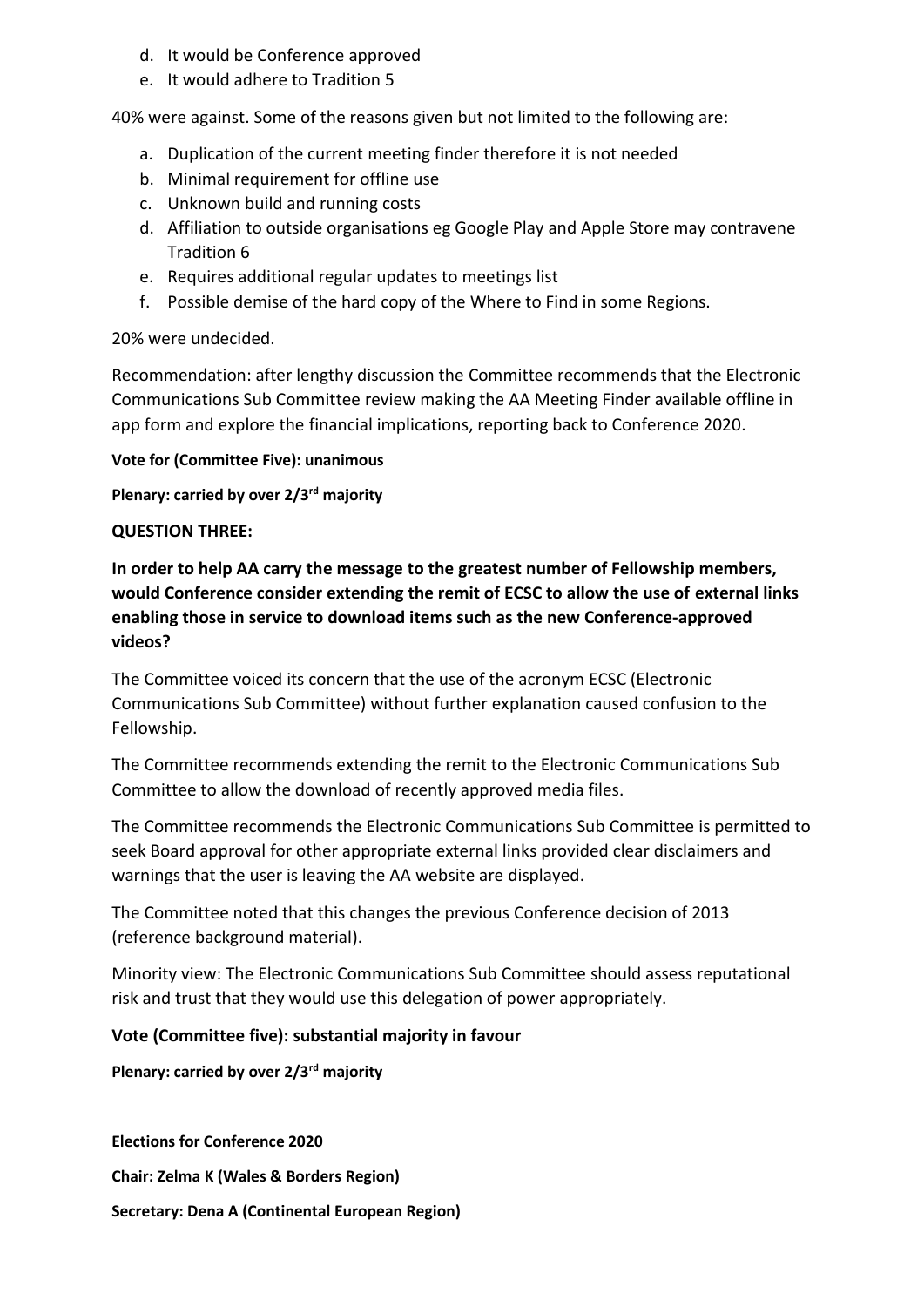# **CONFERENCE 2019 COMMITTEE SIX**

## **QUESTION ONE:**

# **Would the Fellowship share experience and make recommendations on how individual groups could include within its Group Conscience a strategy to deal with safeguarding issues should they arise?**

Inappropriate behaviour in its various forms is a problem and the consequences of not dealing with it can have a significant impact for the victims, the group and the Fellowship. Group safeguarding issues are primarily the responsibility of its group conscience.

The Committee acknowledges the importance to groups of a safeguarding strategy. Many groups have already given this due consideration. Some are also now developing their own strategy as a result of this question being asked at Conference.

The Committee heard experience of effective safeguarding strategies:

- a. Newcomers have been made aware of the group's safeguarding practice and whom to speak to regarding any safeguarding concerns
- b. The personal conduct card is being read at the start of the meeting
- c. Safeguarding issues have been brought to a group conscience
- d. When immediate action was required, two members within the group have made an approach to the perpetrator
- e. Where the group has not had experienced members to deal with the issue, an approach has been made to intergroup/region for support
- f. Some groups have approached this effectively by using the guidance of the Structure Handbook (Section 5 Violence and Personal Conduct), other relevant literature and by following the Traditions
- g. The relevant authorities were contacted when necessary

The Committee recommends consideration of the following:

- a. Workshops to enable groups to share experience and to develop and implement their own safeguarding strategies
- b. Ask that the General Service Board (GSB) collate relevant materials , together with feedback from the Fellowship, to produce a safeguarding guidelines document for the whole Fellowship, which will be presented at a future Conference, preferably at Conference 2020, which groups may adopt
- c. Ask that the Board review the 'Sponsors' section within the 'Safeguarding Standards in the AA Fellowship: June 2018' document prepared for the Charity Commission.

## **Vote for (Committee Six): unanimous**

## **Plenary: carried by over 2/3rd majority**